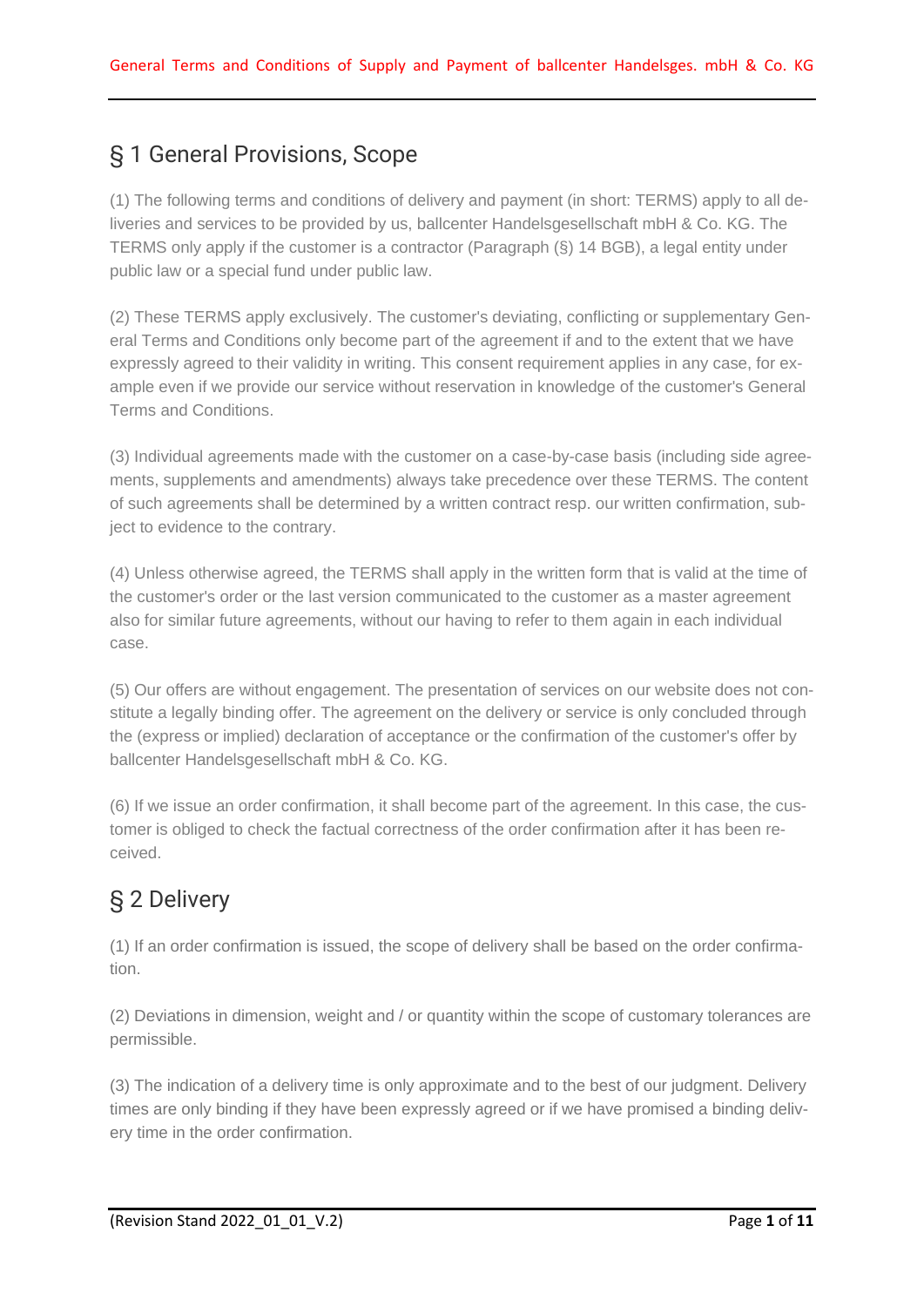(4) We reserve the right to change the specifications of the goods insofar as legal requirements make this necessary, provided that this change does not lead to any deterioration in terms of quality and usability for the usual purpose and, if the suitability for a specific purpose has been agreed, for this purpose. We are also entitled to deliver products with customary deviations in quality, dimensions, weight, colour and equipment. Such goods are deemed to be in accordance with the agreement.

(5) Partial deliveries are permitted if this is reasonable for the customer. A partial delivery is reasonable for the customer if it can be used by the customer within the scope of the contractual intended purpose, the delivery of the remaining goods is ensured and the customer does not incur any additional costs as a result of the partial delivery.

#### § 3 Prices and Payment Conditions

(1) The prices quoted by us are ex works or distribution depot plus packaging and shipping costs and the applicable turnover tax.

(2) Unless otherwise agreed, the customer shall be invoiced for packaging, shipping and freight costs in accordance with ballcenter Handelsgesellschaft mbH & Co. KG's prices applicable at the time of delivery of the goods plus any additional ancillary costs.

(3) The reusable packaging used for shipping must be returned to us. Alternatively, the customer is entitled to hand over reusable packaging of the same type, quantity and quality to ballcenter Handelsgesellschaft mbH & Co. KG in exchange for the reusable packaging used for shipping. If the reusable packaging is not returned or given in exchange, the customer shall be billed separately for the reusable packaging used for shipping.

(4) All other transport aids and other packaging shall not be taken back. The customer is obliged to dispose of the packaging at its own expense.

(5) Unless otherwise agreed, our invoices are due within 14 days of receipt of the invoice and receipt of the goods without any deductions.

(6) The deduction of an early payment discount requires a special written agreement. An early payment discount is not granted if the customer is paying for earlier deliveries.

(7) Bills of exchange shall only be accepted after prior written agreement. In this case, the customer shall bear the early payment discount charges and other costs that ballcenter Handelsgesellschaft mbH & Co. KG incurs in connection with the acceptance and redemption of the bills of exchange. Payment is only deemed to have been made when the amount owed has been irrevocably credited to us.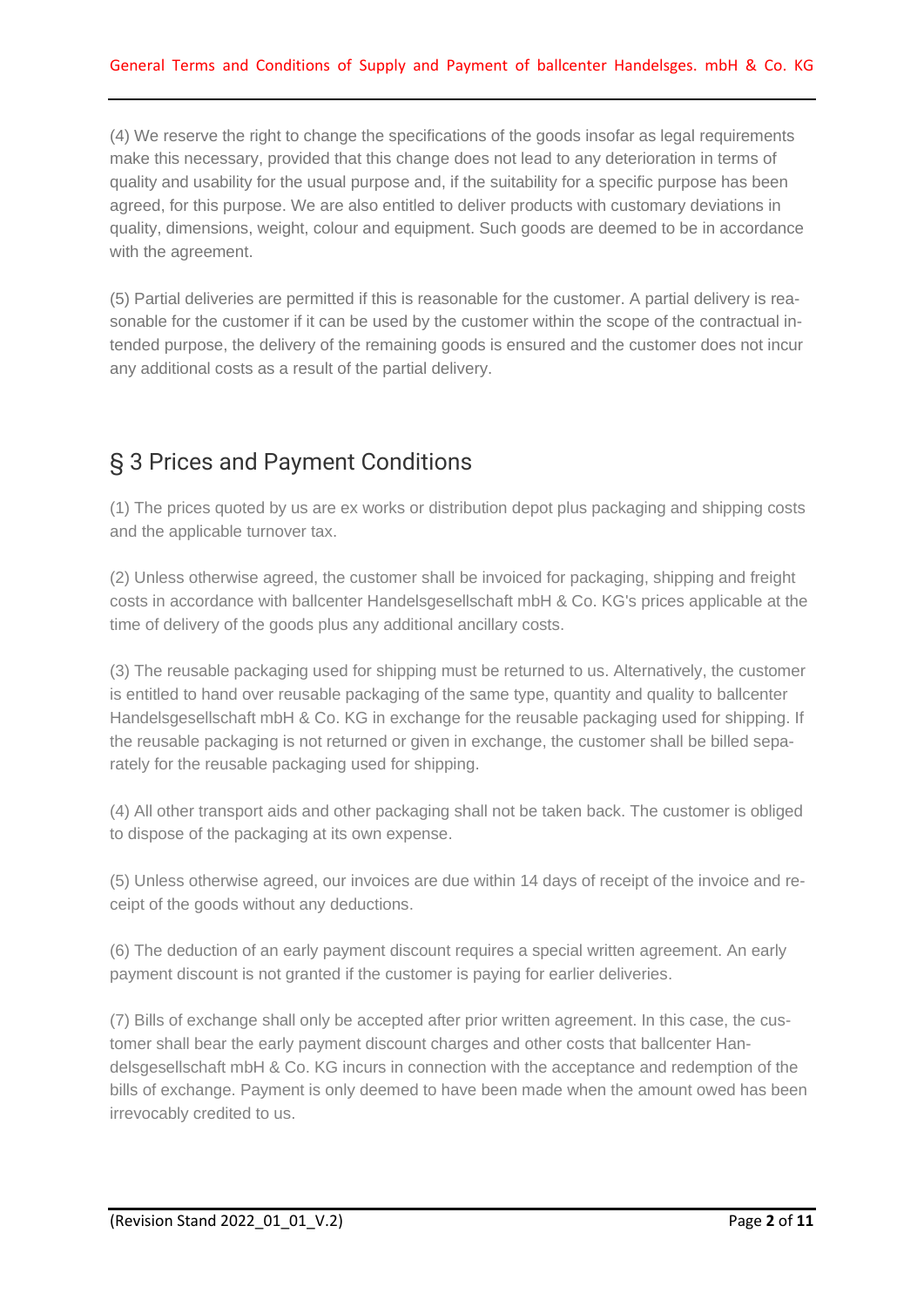(8) The customer is only entitled to set off, withhold and object to the unfulfilled agreement if the counterclaims have been legally established, recognized or are undisputed. In the event of deficiencies in the service, the customer's opposing rights remain unaffected. The customer's right to set off against counterclaims remains unrestricted insofar as its set-off claim is linked in a synallagmatic contract with the principal claim.

(9) ballcenter Handelsgesellschaft mbH & Co. KG is entitled to increase the remuneration unilaterally in the event of an increase in material production and / or material and / or product procurement costs, payroll and ancillary wage costs, social security contributions as well as energy costs and costs due to environmental regulations, and / or currency regulations and / or customs changes, and / or freight rates and / or public charges, to increase taxes accordingly if these directly or indirectly influence the production or procurement costs or the costs of the contractually agreed services and if more than 4 months lie between the conclusion of the agreement and the delivery. An increase in the aforementioned sense is excluded insofar as the cost increase for some or all of the aforementioned factors is cancelled out by a cost reduction for other of the aforementioned factors in relation to the total cost burden for the delivery. If the aforementioned cost factors are reduced without the cost reduction being set off by the increase in other of the aforementioned cost factors, the cost reduction must be passed on to the customer as part of a price reduction. If the new price is 20 percent or more above the original price due to the aforementioned right to adjust prices, the customer is entitled to withdraw from agreements that have not yet been fully fulfilled. However, it may only assert this right without undue delay after notification of the increased price.

## § 4 Delivery Times, Default in delivery

(1) If a delivery period has been agreed, this shall begin on the day after receipt of our order confirmation or declaration of acceptance. If the delivery of the goods to the customer requires the transmission of necessary technical parameters and information by the customer, clarification of technical details or other clarification of the execution details, the agreed delivery time shall not begin to run before the necessary technical parameters and information have been completely transmitted or the technical details or other implementation details have been fully clarified.

(2) In case we receive deliveries or services from our suppliers for reasons for which we are not responsible for the provision of our contractual delivery or service owed despite proper and sufficient coverage prior to the conclusion of the agreement with the customer according to the quantity and quality under our delivery or service agreement with the customer (congruent coverage ) not, not correctly or not on time or if events of force majeure of not inconsiderable duration (i.e., lasting longer than 14 calendar days) occur, we shall inform our customers about this in good time in writing or in text form. In this case we are entitled to postpone the delivery or service for the duration of the hindrance or withdraw from the agreement in whole or in part because of the not yet fulfilled part, provided that we have complied with our foregoing duty to inform and have no assumed the procurement risk in accordance with paragraph (§) 276 of the German Civil Code (BGB) or a delivery or performance guarantee. Force majeure is considered to be equivalent to: strikes, lockouts, official interventions, energy and raw material shortages, transport bottlenecks or obstacles through no fault of our own, operational hindrances through no fault of our own (e.g.,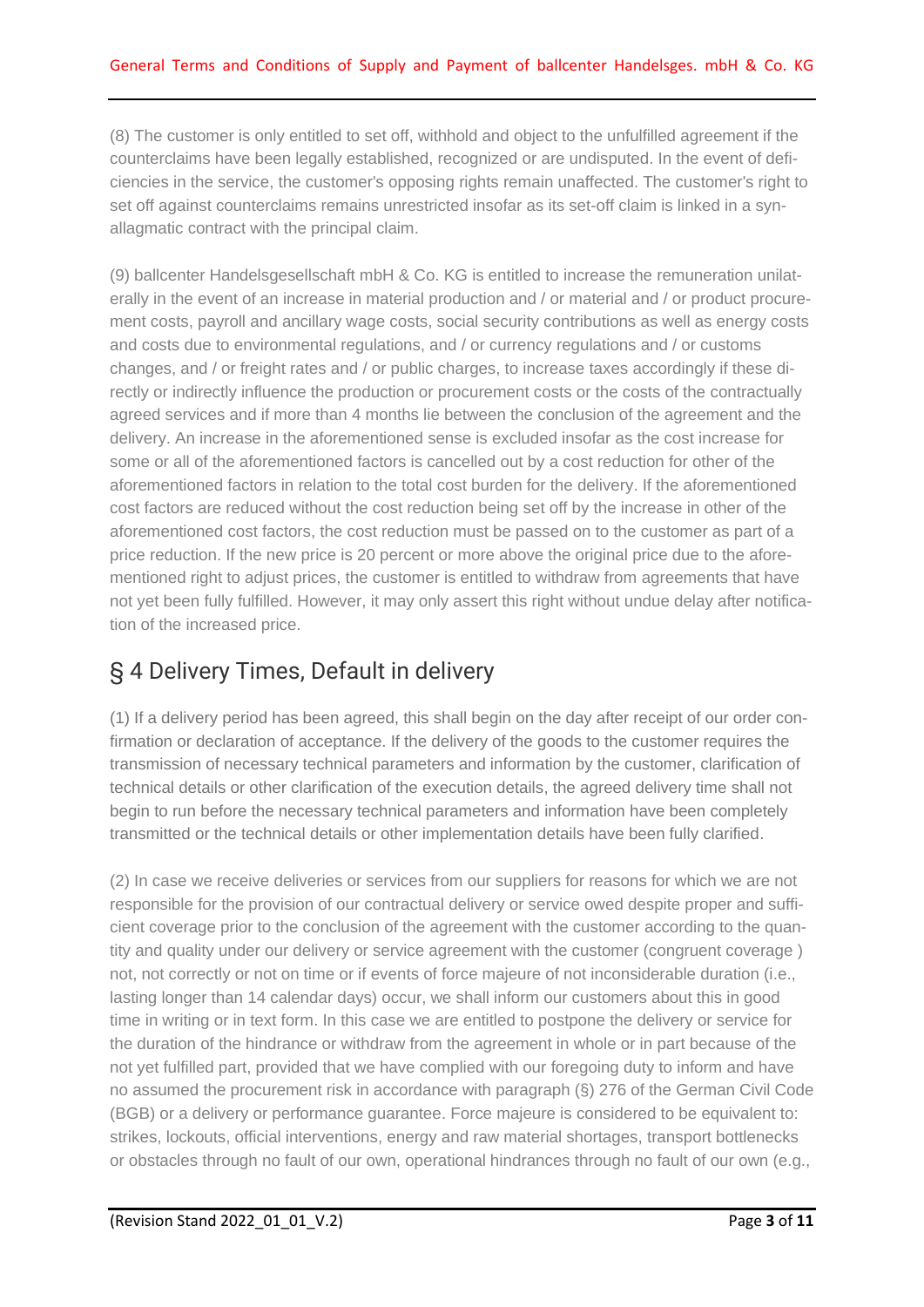due to fire, water and machine damage) and all other hindrances that, from an objective point of view, were not culpably caused by us.

(3) If a delivery and / or service date or a delivery and / or service period is agreed with binding force and if the agreed delivery date or the agreed delivery period is exceeded due to events in accordance with paragraph 2, the customer is entitled to withdraw from the agreement after the unsuccessful expiry of a reasonable grace period because of the not yet fulfilled part. Paragraph (6) applies. The customer's further claims, especially claims for damages, are excluded in this case.

(4) The above provision in accordance with paragraph 3 applies accordingly if, for the reasons stated in paragraph 2, the customer cannot reasonably be expected to continue to adhere to the Agreement even without a contractual agreement of a fixed delivery date.

(5) In the event that we are in default of delivery, the customer must set us a reasonable grace period - if provided by law. If this period expires, the customer is entitled to demand compensation instead of fulfilment in accordance with the regulation in paragraph (§) 7 and withdraw from the Agreement.

(6) In the event of a delay in delivery, the customer may - if it can plausibly demonstrate that it has suffered damage as a result - claim compensation for each full week of delay of 0.5%, but in total up to a maximum of 5% of the value of the delivery as a lump-sum claim for damages. Further claims due to delay in delivery shall exist only in accordance with the regulation in § 7.

## § 5 Transfer of Risk

(1) The risk of accidental loss or accidental deterioration shall be transferred to the customer with agreed collection obligation upon the handover of the products to be delivered to the customer, with the agreed shipping obligation upon the transfer to the forwarding agent, the carrier or the company otherwise designated to carry out the shipment, but at the latest at the time when the produces to be delivered leave our factory or our warehouse, or our branch or the manufacturing plant, unless an obligation to deliver has been agreed. In the event of an obligation to deliver, the risk shall be transferred to the customer upon delivery at the agreed location. The above also applies if an agreed partial delivery is made.

(2) Unless otherwise agreed in writing, delivery shall be made ex works Incoterms 2020. In the event of an obligation to collect or send the goods, the goods shall travel at the customer's risk and expense.

(3) ballcenter Handelsgesellschaft mbH & Co. KG shall take out transport insurance which protects the goods against the usual transport risks at the customer's expense.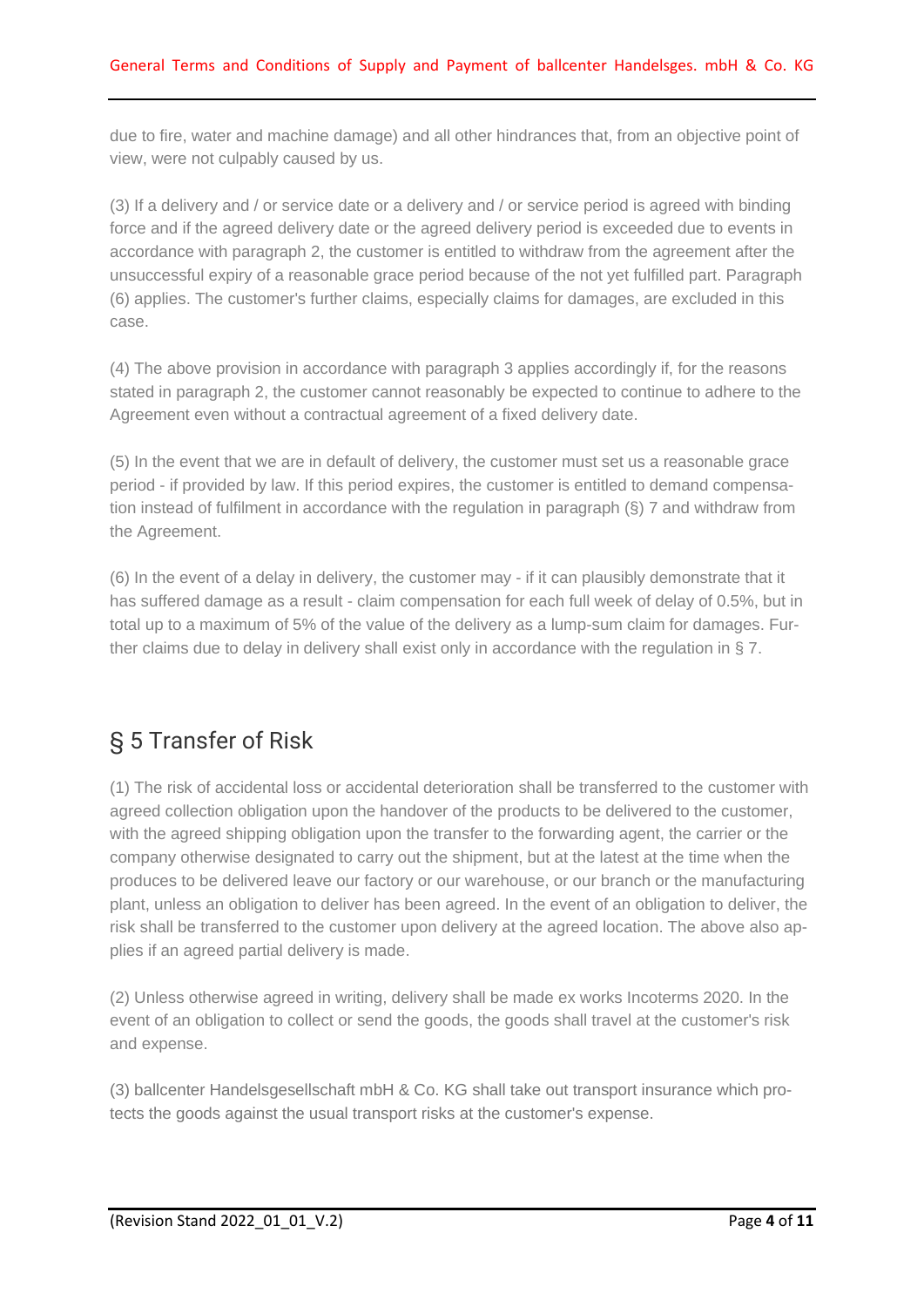# § 6 Liability for Defects

(1) The customer is obliged to examine the deliveries without undue delay in accordance with paragraph (§) 377 of the German Commercial Code (HGB) and issue any notifications of defects in writing. Complaints due to obviously recognizable defects, wrong deliveries or quantity errors must be reported to us in writing without undue delay, but no later than within one calendar week after receipt of the goods.

(2) Other defects must be reported in writing without undue delay after they are discovered.

(3) We are liable within the scope of the statutory claims for defects for defects that exist at the time of transfer of risk, in accordance with the following regulations.

(4) Unless otherwise expressly agreed, we provide a guarantee for material defects for a period of 12 months, calculated from the day of the transfer of risk, in the case of the customer's refusal to inspect or accept the goods, from the time the user receives the notification of readiness for acceptance of the goods. This does not apply to claims for damages under a guarantee, the assumption of a procurement risk within the meaning of paragraph (§) 276 BGB, claims due to injury to life, body or health, malicious, wilful, or grossly negligent action on our part, or if in the cases of paragraph (§) 478 BGB (Recourse in the supply chain with the consumer as the end customer), paragraph (§) 438 (1) No. 2 BGB (construction of buildings and delivery of items for buildings) and paragraph (§) 634a (1) No. 2 BGB (construction defects) or if a longer limitation period is otherwise stipulated by law. Paragraph (§) 305b BGB (priority of the individual agreement) remains unaffected. A reversal of the burden of proof is not associated with the above regulation.

(5) Unless otherwise agreed, only our information in the order confirmation, the product description or information that we have given in the form of a separate confirmation shall apply as the agreed quality of the delivery item. In the event of contradictions between the order confirmation, the product description and a separate confirmation, the separate confirmation shall be decisive. In the event of a contradiction between the order confirmation and the product description, the order confirmation shall be decisive. The customer shall not receive any guarantees from us in the legal sense, unless these are expressly designated as such. A reference to DIN standards only serves to describe the goods and does not constitute a guarantee.

(6) Our warranty (claims from breaches of duty in the form of poor performance in the event of material defects) and the liability resulting therefrom are excluded, insofar as defects and associated damage cannot be proven on defective material, defective construction, defective workmanship, defective manufacturing materials or, if owed, inadequate instructions for use. In particular, the warranty and the resulting liability due to material defects are excluded for the consequences of incorrect use, unsuitable storage conditions, and for the consequences of chemical, electromagnetic, mechanical or electrolytic influences that do not correspond to the product description in our product description or a differently agreed product specification or the average standard influences provided for in our product description or a differently agreed product specification or the respective product-specific data sheet on our part or on the part of the manufacturer. The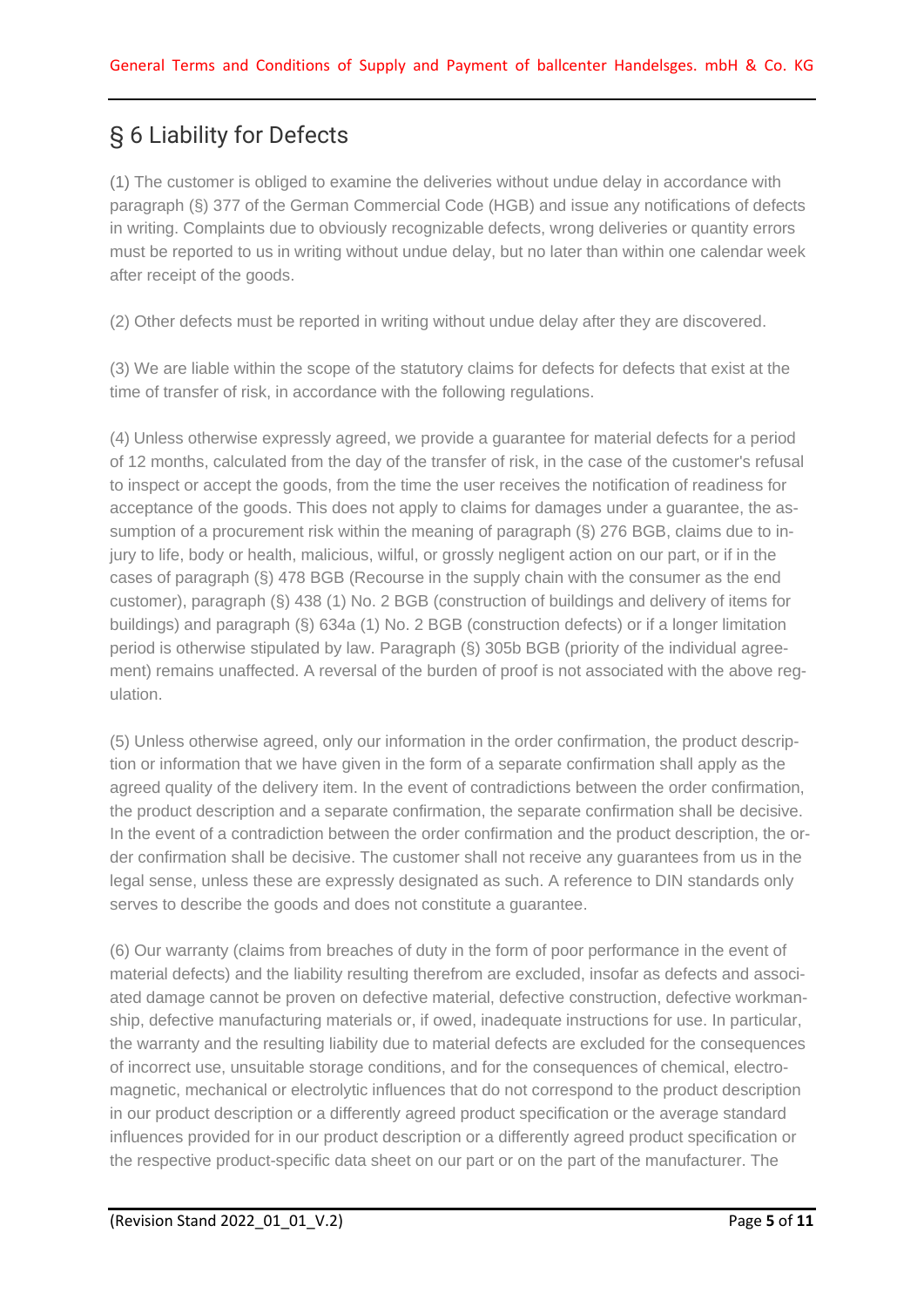above does not apply to fraudulent, grossly negligent or wilful acts on our part, or to injury to life, limb or health, the assumption of a guarantee, a procurement risk in accordance with Paragraph (§) 276 of the German Civil Code (BGB) or liability under a statutory mandatory liability provision. Claims for defects do not exist in the case of only insignificant deviations from the agreed or customary quality or usability. If the customer or a third party improperly repairs the delivered products, there shall be no liability on our part for the resulting consequences.

(7) The recognition of breaches of duty in the form of material defects must always be in writing. Paragraph (§) 305b BGB (priority of the individual agreement) remains unaffected.

(8) The customer's further claims due to or in connection with defects or consequential damage caused by defects, for whatever reason, only exist in accordance with the provisions in paragraph § 7 of our TERMS.

#### § 7 Other Claims for Damages

(1) Subject to the following exceptions, we are not liable, in particular not for the customer's claims for damages or reimbursement of expenses, regardless of the legal reason, in the event of a breach of obligations arising from the contractual relationship.

(2) The foregoing exclusion of liability in accordance with paragraph 1 does not apply:

- − for own intentional or grossly negligent breach of duty and intentional or grossly negligent breach of duty by legal representatives or vicarious agents;
- − for the breach of material contractual obligations; "material contractual obligations" are those whose fulfilment characterizes the Agreement and on which the customer can rely;
- − in the case of injury to body, life and health, also by legal representatives or vicarious agents;
- − in the event of default, provided a fixed delivery and / or fixed performance time was agreed;
- − if we have assumed the guarantee for the quality of our goods or the existence of a successful performance or a procurement risk within the meaning of paragraph (3) 276 of the German Civil Code (BGB);
- − in the case of mandatory statutory liability, in particular under the Product Liability Act [*Produkthaftungsgesetz*].

(3) In the event that we or our vicarious agents are only responsible for slight negligence and there is no case of the preceding paragraph 2, 4th, 5th and 6th indent there, we are only liable for the foreseeable damage typical under the agreement, even in the event of a breach of material contractual obligations.

(4) The amount of our liability for each individual case of damage is limited to a maximum liability amount of EUR 10,000.00. This does not apply if we are guilty of malice, intent or gross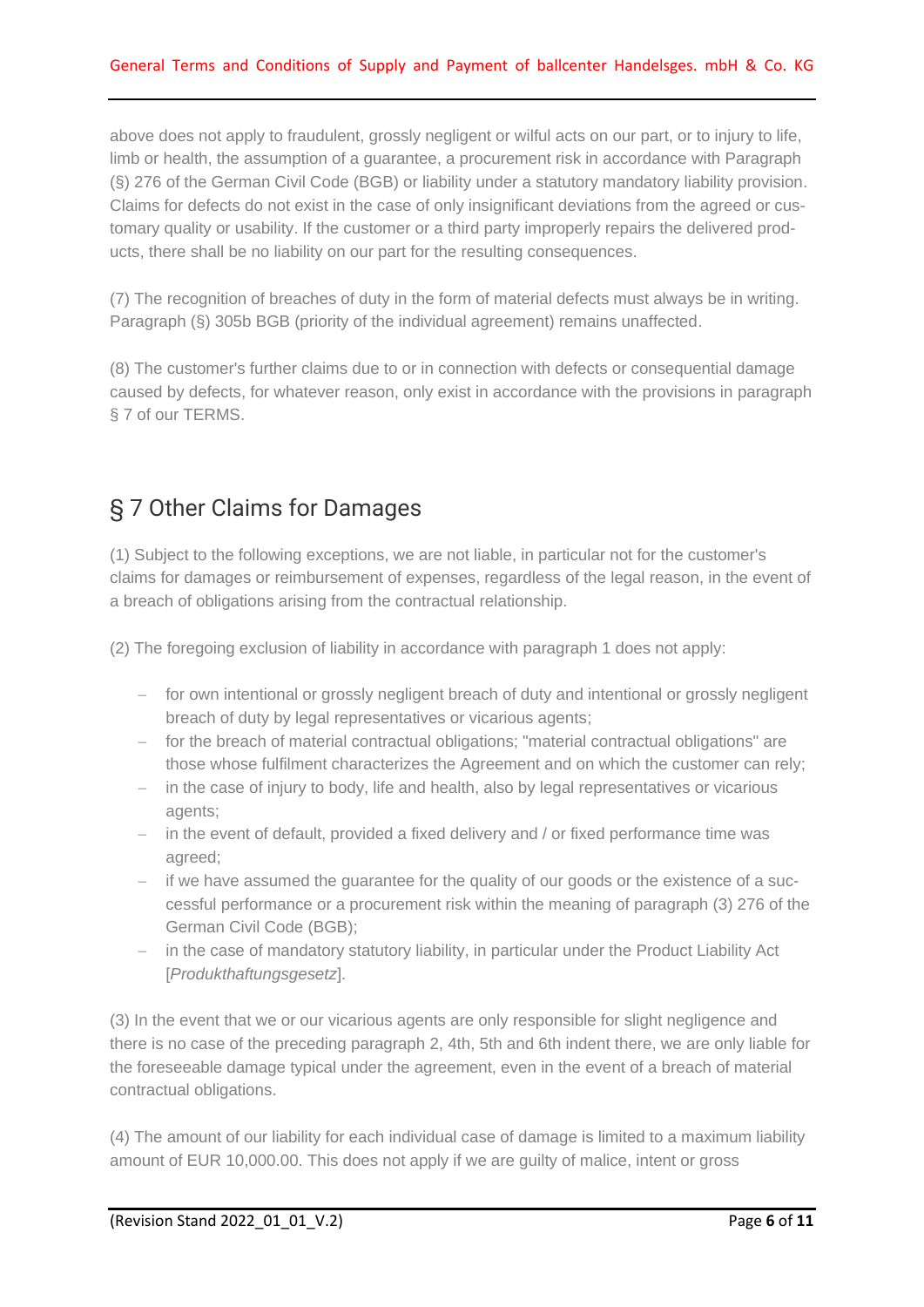negligence, for claims due to injury to life, limb or health as well as in the case of a claim, which is based on a tortious act or a guarantee or the assumption of a procurement risk in accordance with paragraph (§) 276 of the German Civil Code (BGB) or, in cases of legally binding higher amounts of liability. Any further liability is excluded.

(5) The exclusions or limitations of liability in accordance with paragraph 1-4 above apply to the same extent in favour of our executive bodies, our executive and non-executive employees and other vicarious agents as well as our subcontractors.

(6) A reversal of the burden of proof is not associated with the above regulations.

#### § 8 Retention of Title

(1) The delivery items (goods subject to retention of title) shall remain our property until all claims to which we are entitled against the customer under the business relationship have been met in full. If a current account relationship has been agreed between the customer and us, the retention of title also refers to the recognized balance in each case. The same applies if a balance is not recognized, but a balance is drawn, because, for example, the customer goes into bankruptcy or liquidation.

(2) While the retention of title exists, the customer is prohibited from pledging or transferring ownership by way of security. The customer is permitted to resell the goods in the ordinary course of business on condition that it receives payment from its customer or makes the reservation that ownership shall only be transferred to the customer when it has fulfilled its payment obligations.

(3) As a precaution, the customer hereby assigns to us in full the claims arising from a resale or any other legal reason (e.g., insurance contract, tort) with regard to the goods subject to retention of title. We accept the assignment. If we are only entitled to co-ownership, only the partial amount of the claim that corresponds to the value of the item belonging to us or our share of co-ownership at the time the claim arises shall be assigned to us.

(4) The customer is entitled to collect this claim as long as it is not in default of payment. As soon as this happens, we are entitled to revoke the direct debit authorization. In this case, the customer is obliged to provide us with all necessary information so that we are able to collect the claim against the customer ourselves. We are entitled to revoke the resale and collection authorization if the customer has significant financial difficulties or has filed for bankruptcy or liquidation proceedings. In this case, we may assert the assigned claims and entitlements immediately.

(5) In the ordinary course of business, it is permitted to combine the goods subject to retention of titles with other items in such a way that they become essential parts of a uniform item.

The items subject to retention of title may also be mixed or blended directly with other movable items or converted into a new movable item by processing or remodelling. Unless we become the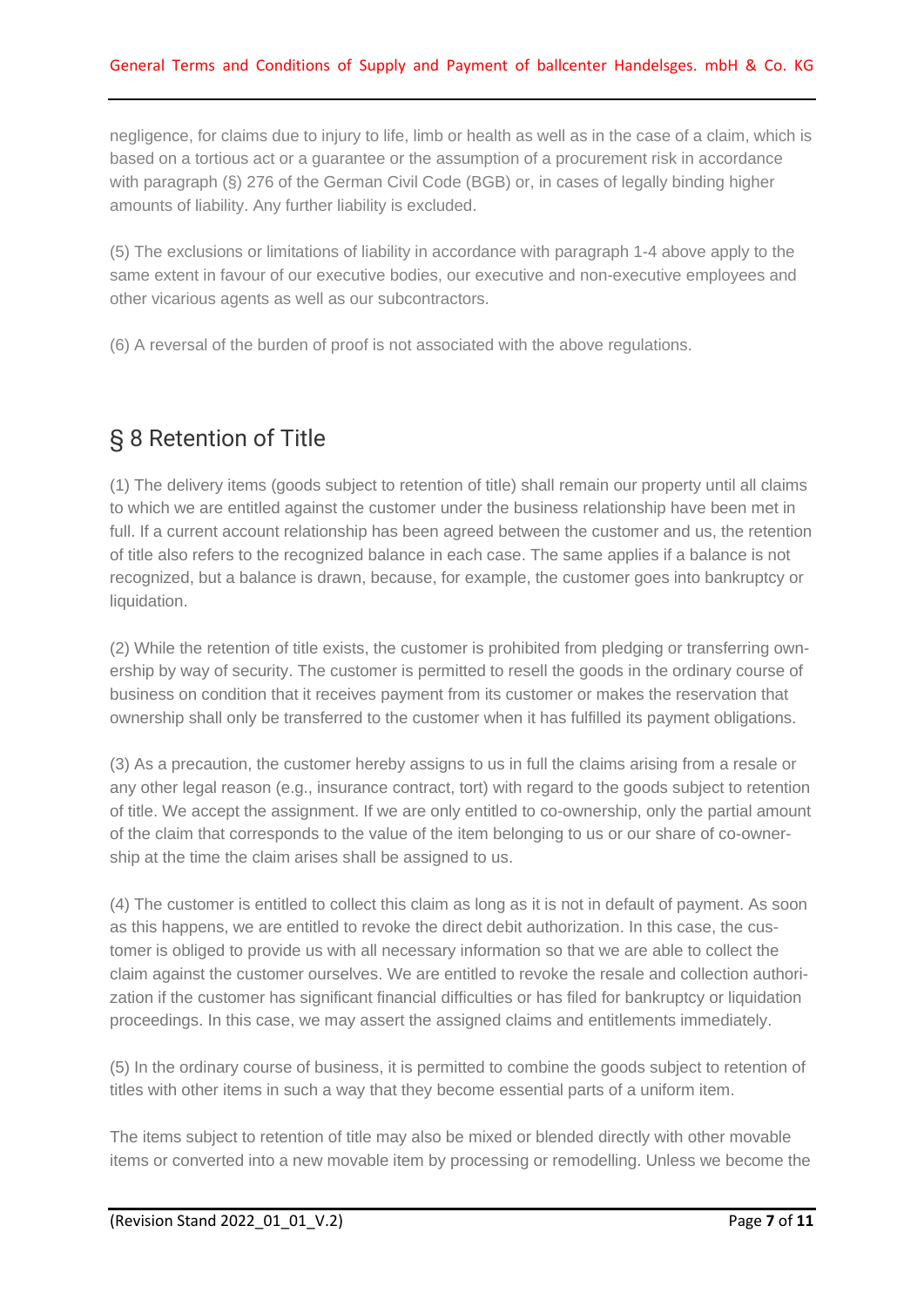sole owner in accordance with paragraph (§) 947 of the German Civil Code (BGB), in these cases we acquire co-ownership when the new item is created. Our co-ownership share shall be determined by the ratio of the price for the item delivered by us to the value of the new item created by combining, mixing, processing or remodelling at the time of its creation.

The customer undertakes to transfer co-ownership to us in cases in which an item not delivered by us is to be regarded as the main item.

(6) The customer is obliged to treat the goods subject to retention of title with care; in particular, it is obliged to insure them adequately at replacement value against fire, water and theft at its own expense.

(7) In the event of seizure or other access by third parties to the objects owned by us or to the claims and entitlements assigned to us, the customer must notify us in writing without undue delay. The same applies if damage occurs to these objects.

(8) We undertake to release the securities to which we are entitled at the customer's request insofar as the value of all security interests to which we are entitled exceeds the amount of all claims to be secured by more than 20% over an extended period of time. ballcenter Handelsgesellschaft mbH & Co. KG is responsible for selecting the securities to be released.

#### § 9 Storage/Processing of Customer Data

(1) We are entitled to use data processing systems to record, save and process data entrusted to us by the customer within the framework of the contractual relationship in compliance with data protection regulations and pass them on within the scope of the implementation of the agreement.

(2) We regularly check the creditworthiness of existing customers when agreements are concluded and in certain cases in which there is a legitimate interest. To this end, we work with Creditreform Würzburg Bauer & Polyak KG (Creditreform for short), Martin Luther Str. 2, 97027 Würzburg, from whom we receive the necessary data. For this purpose, we transmit the customer's name and contact details to Creditreform. The information in accordance with Article 14 of the EU General Data Protection Regulation on the data processing that takes place at Creditreform is published and available on the Internet at **www.boniversum.de/eu dsgvo/**.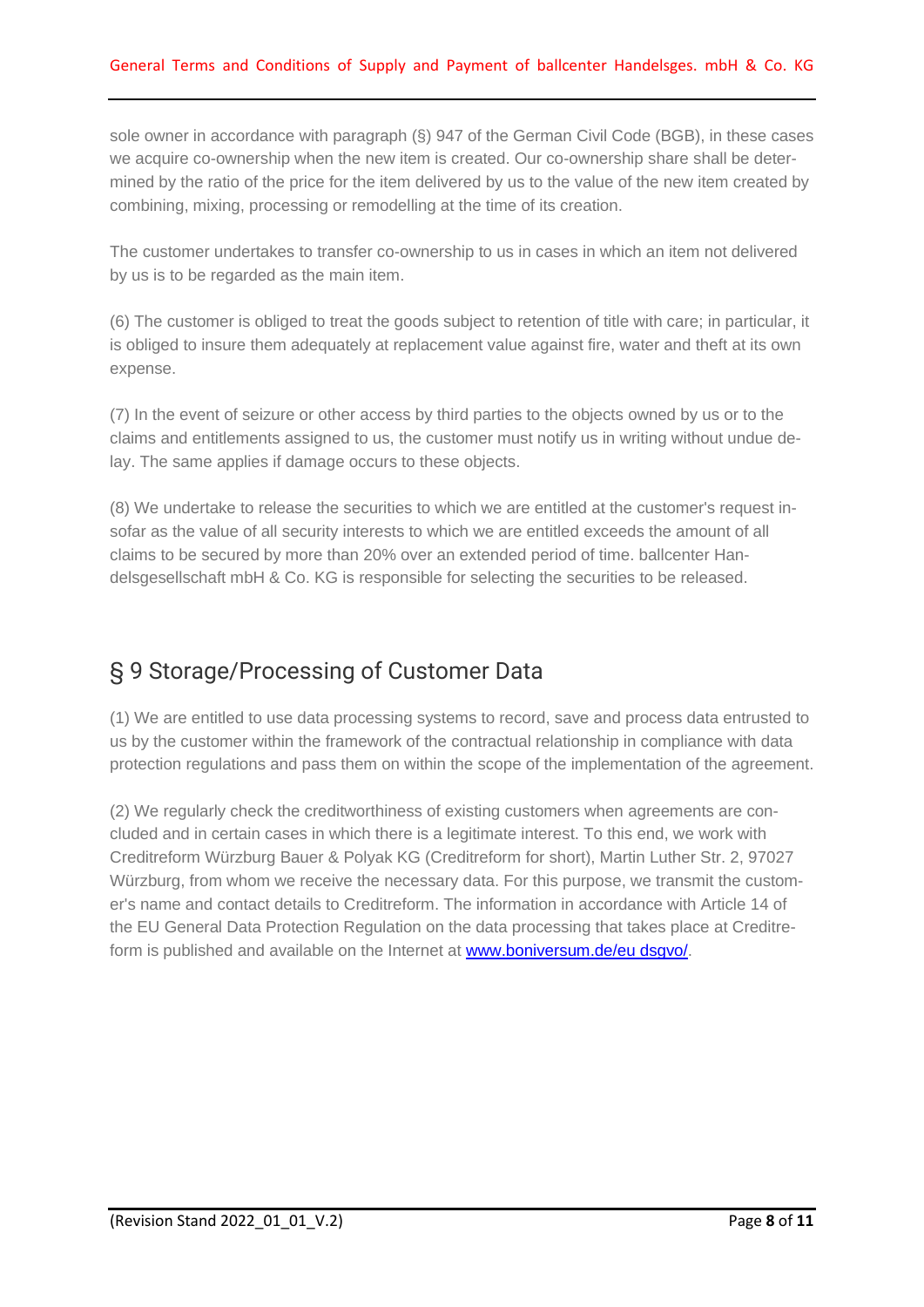(3) The legally required information on data protection in our company and the customer's rights are published and available on the Internet on our website at [https://www.ball](https://www.ballcenter.net/datenschutzerklaerung)[center.net/datenschutzerklaerung](https://www.ballcenter.net/datenschutzerklaerung)

#### § 10 Export control

(1) In the absence of any deviating contractual agreements with the customer, the delivered goods are intended to be placed on the market for the first time by the customer within the Federal Republic of Germany or, in the case of delivery outside of the Federal Republic of Germany, to the agreed country of first delivery (first country of delivery).

(2) The export of certain goods by the customer from there may, for example, be subject to approval due to their type or purpose or end-use. The customer is obliged to check this and comply with the export regulations and embargoes relevant for these goods, in particular of the European Union (EU), the Federal Republic of Germany or other EU member states and, if applicable, the USA or ASEAN states and all third countries affected during import or export, insofar as it exports the products supplied by us from the country of first delivery or has these exported through third parties.

- (3) The customer shall check, ensure and provide documentary evidence to us upon request that
- − the products provided are not intended for an armaments-related, nuclear or weapon-related use;
- − no companies and persons named in the US Denied Persons List (DPL) are supplied with US-originating goods, US software and US technology;
- no companies and persons named in the US Warning List, US Entity List or US Specially Designated Nationals List are supplied with products of US origin without the relevant approval;
- − no companies or persons named in the list of Specially Designated Terrorists, Foreign Terrorist Organizations, Specially Designated Global Terrorists or the EU terrorist list, or other relevant negative lists for export control, are supplied;
- no military recipients are supplied with the products we have delivered;
- − no recipients are being supplied with this if they have violated other export control regulations, in particular those of the EU or the ASEAN countries;
- − all early warning notices of the responsible German or national authorities of the respective country of first delivery of the delivery are observed.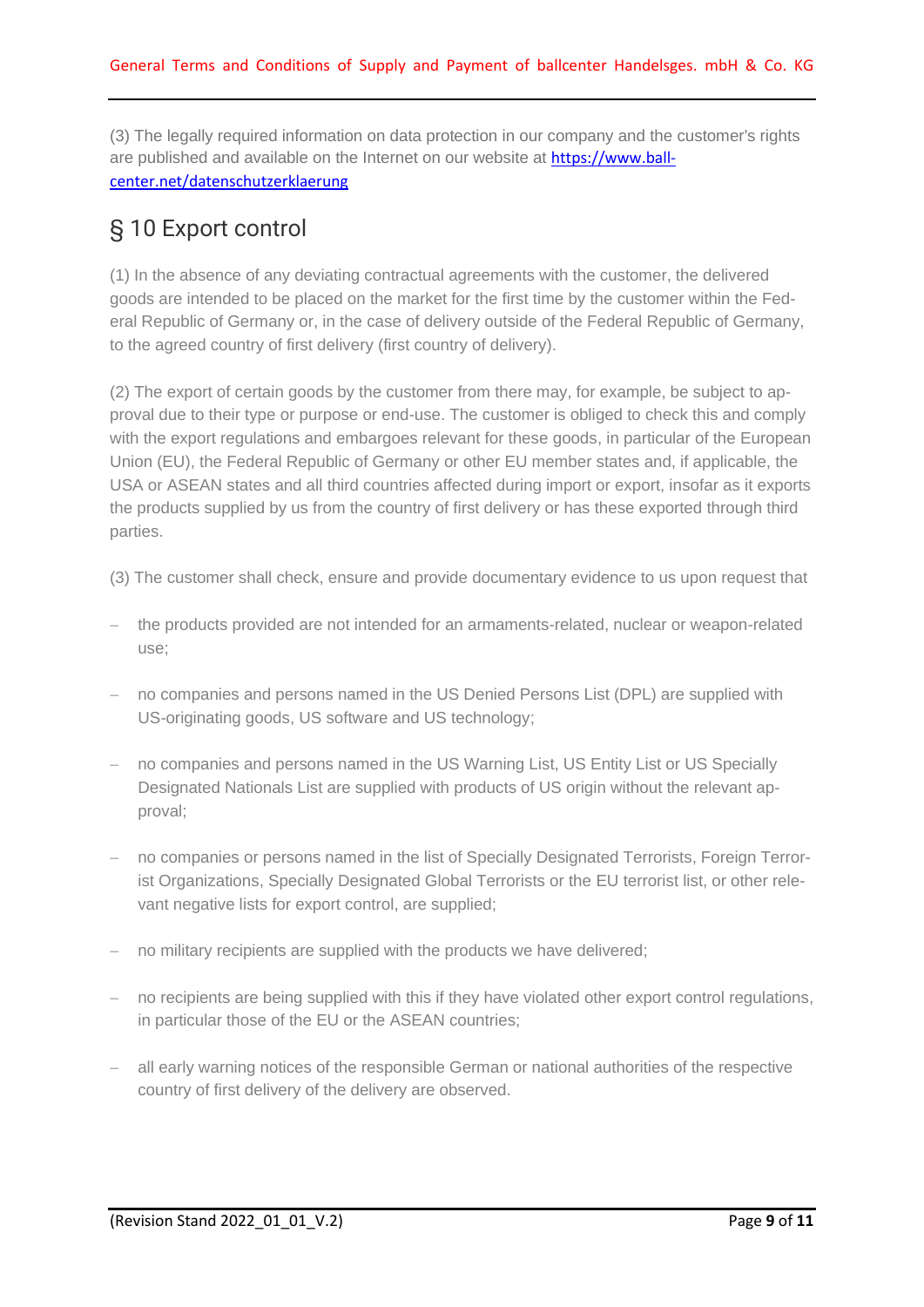(4) In the case of an agreed delivery outside of the Federal Republic of Germany, the customer ensures at its own expense that all national import regulations of the country of first delivery shall be met with regard to the goods to be delivered by us.

(5) The customer shall indemnify us against all damage and expenses resulting from the culpable violation of the above obligations in accordance with paragraph 1 4.

#### § 11 Legal Venue, Miscellaneous

(1) If the contracting parties are traders within the meaning of the German Commercial Code, legal entities under public law or special funds under public law, the exclusive - also international place of jurisdiction for all disputes arising directly or indirectly from and in connection with the contractual relationship shall be the registered office of ballcenter Handelsgesellschaft mbH & Co. KG. However, we are also entitled to bring a legal action against the customer at its general place of jurisdiction. Mandatory statutory provisions on exclusive places of jurisdiction remain unaffected by this regulation.

(2) Our place of business is the place of performance, unless otherwise stated in the order confirmation.

(3) For all legal relationships between the contracting parties arising from and in connection with this Agreement, the law of the Federal Republic of Germany shall apply exclusively to the exclusion of uniform international law, in particular the UN Sales Convention (CISG). If this law refers to foreign legal systems, such references are invalid.

(4) The prerequisites and effects of the retention of title according to § 8 are subject to the law at the respective location of the issue, insofar as the choice of law made in favour of German law is inadmissible or invalid.

(5) The written form within the meaning of these TERMS is sufficient for transmission by fax, email or an exchange of letters.

## § 12 Severability Clause

(1) Should one provision of this Agreement be or become invalid / void in whole or in part or not feasible for reasons of the law of the General Terms and Conditions according to paragraph (§) 305 310 BGB, the legal regulations shall apply.

(2) Should a current or future provision of the Agreement be or become wholly or partially ineffective / void or not feasible for reasons other than the provisions relating to the law of the General Terms and Conditions according to Paragraph (§) 305 to 310 BGB, the validity of the remaining provisions of